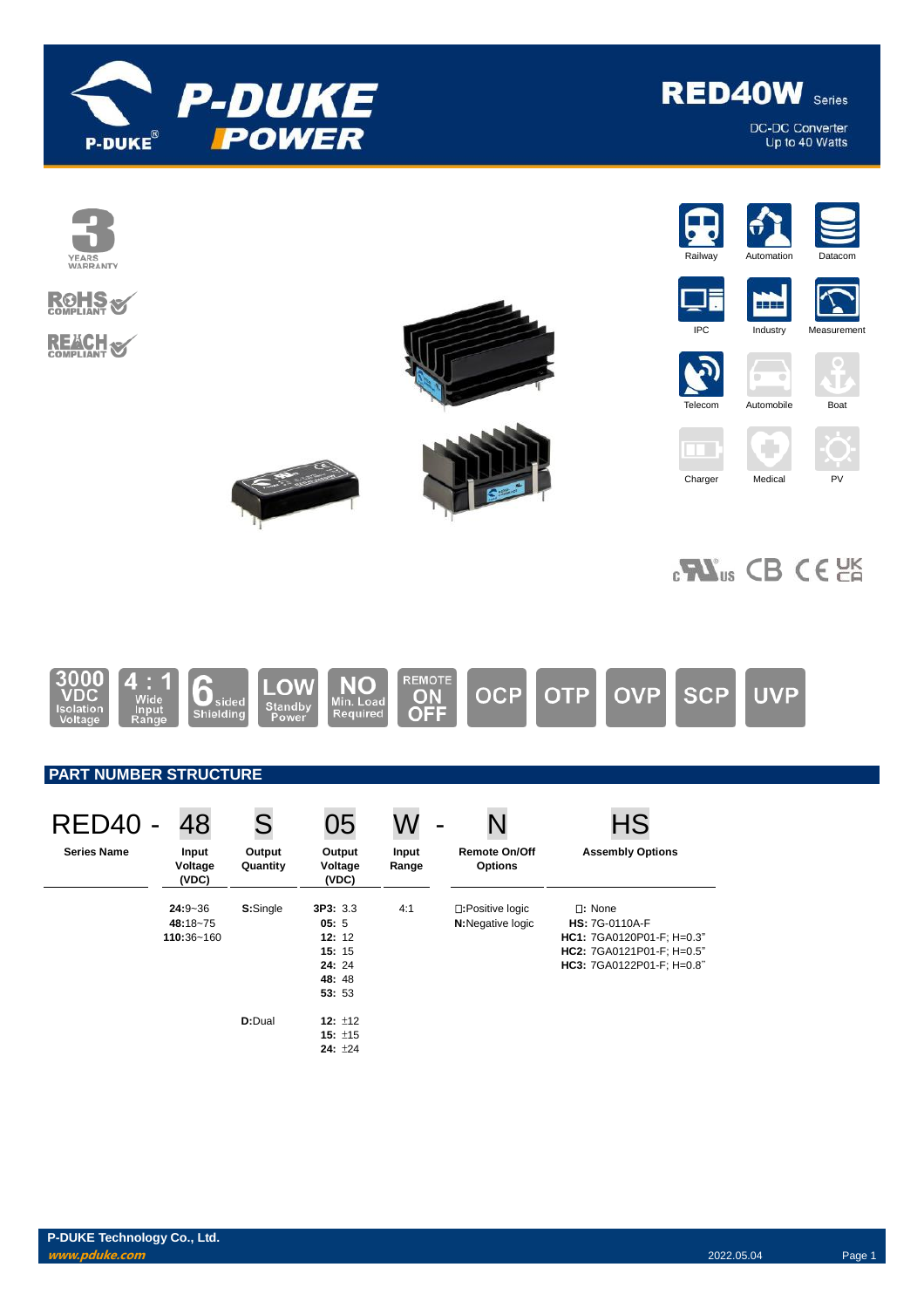

| Model<br><b>Number</b> | Input Range | <b>Output Voltage</b> | <b>Output Current</b><br>@ Full Load | <b>Input Current</b><br>@ No Load | Efficiency    | Maximum<br>Capacitor Load |
|------------------------|-------------|-----------------------|--------------------------------------|-----------------------------------|---------------|---------------------------|
|                        | <b>VDC</b>  | <b>VDC</b>            | mA                                   | mA                                | $\frac{9}{6}$ | $\mu$ F                   |
| RED40-24S3P3W          | $9 - 36$    | 3.3                   | 12200                                | 15                                | 89.5          | 22000                     |
| RED40-24S05W           | $9 - 36$    | 5                     | 8000                                 | 15                                | 92            | 12000                     |
| RED40-24S12W           | $9 - 36$    | 12                    | 3333                                 | 15                                | 92            | 2000                      |
| RED40-24S15W           | $9 - 36$    | 15                    | 2666                                 | 15                                | 93            | 1300                      |
| RED40-24S24W           | $9 - 36$    | 24                    | 1666                                 | 15                                | 91            | 490                       |
| RED40-24S48W           | $9 - 36$    | 48                    | 833                                  | 15                                | 91            | 120                       |
| RED40-24S53W           | $9 - 36$    | 53                    | 755                                  | 15                                | 91.5          | 100                       |
| RED40-24D12W           | $9 - 36$    | ±12                   | ±1666                                | 15                                | 91            | ±980                      |
| RED40-24D15W           | $9 - 36$    | ±15                   | ±1333                                | 15                                | 91            | ±630                      |
| RED40-24D24W           | $9 - 36$    | ±24                   | ±833                                 | 15                                | 91            | ±250                      |
| RED40-48S3P3W          | $18 - 75$   | 3.3                   | 12200                                | 10                                | 90            | 22000                     |
| RED40-48S05W           | $18 - 75$   | 5                     | 8000                                 | 10                                | 91            | 12000                     |
| RED40-48S12W           | $18 - 75$   | 12                    | 3333                                 | 10                                | 92            | 2000                      |
| RED40-48S15W           | $18 - 75$   | 15                    | 2666                                 | 10                                | 92            | 1300                      |
| RED40-48S24W           | $18 - 75$   | 24                    | 1666                                 | 10                                | 92            | 490                       |
| RED40-48S48W           | $18 - 75$   | 48                    | 833                                  | 10                                | 92            | 120                       |
| RED40-48S53W           | $18 - 75$   | 53                    | 755                                  | 10                                | 92            | 100                       |
| RED40-48D12W           | $18 - 75$   | ±12                   | ±1666                                | 10                                | 91            | ±980                      |
| RED40-48D15W           | $18 - 75$   | ±15                   | ±1333                                | 10                                | 91            | ±630                      |
| RED40-48D24W           | $18 - 75$   | ±24                   | ±833                                 | 10                                | 92            | ±250                      |
| RED40-110S3P3W         | $36 - 160$  | 3.3                   | 12200                                | 10                                | 88            | 22000                     |
| RED40-110S05W          | $36 - 160$  | 5                     | 8000                                 | 10                                | 91            | 12000                     |
| RED40-110S12W          | $36 - 160$  | 12                    | 3333                                 | 10                                | 92            | 2000                      |
| RED40-110S15W          | $36 - 160$  | 15                    | 2666                                 | 10                                | 92            | 1300                      |
| RED40-110S24W          | $36 - 160$  | 24                    | 1666                                 | 10                                | 90.5          | 490                       |
| RED40-110S48W          | $36 - 160$  | 48                    | 833                                  | 10                                | 91            | 120                       |
| RED40-110S53W          | $36 - 160$  | 53                    | 755                                  | 10                                | 91            | 100                       |
| RED40-110D12W          | $36 - 160$  | ±12                   | ±1666                                | 10                                | 90.5          | ±980                      |
| RED40-110D15W          | $36 - 160$  | ±15                   | ±1333                                | 10                                | 90.5          | ±630                      |
| RED40-110D24W          | $36 - 160$  | ±24                   | ±833                                 | 10                                | 91            | ±250                      |

### **TECHNICAL SPECIFICATION** All specifications are typical at nominal input, full load and 25℃ unless otherwise noted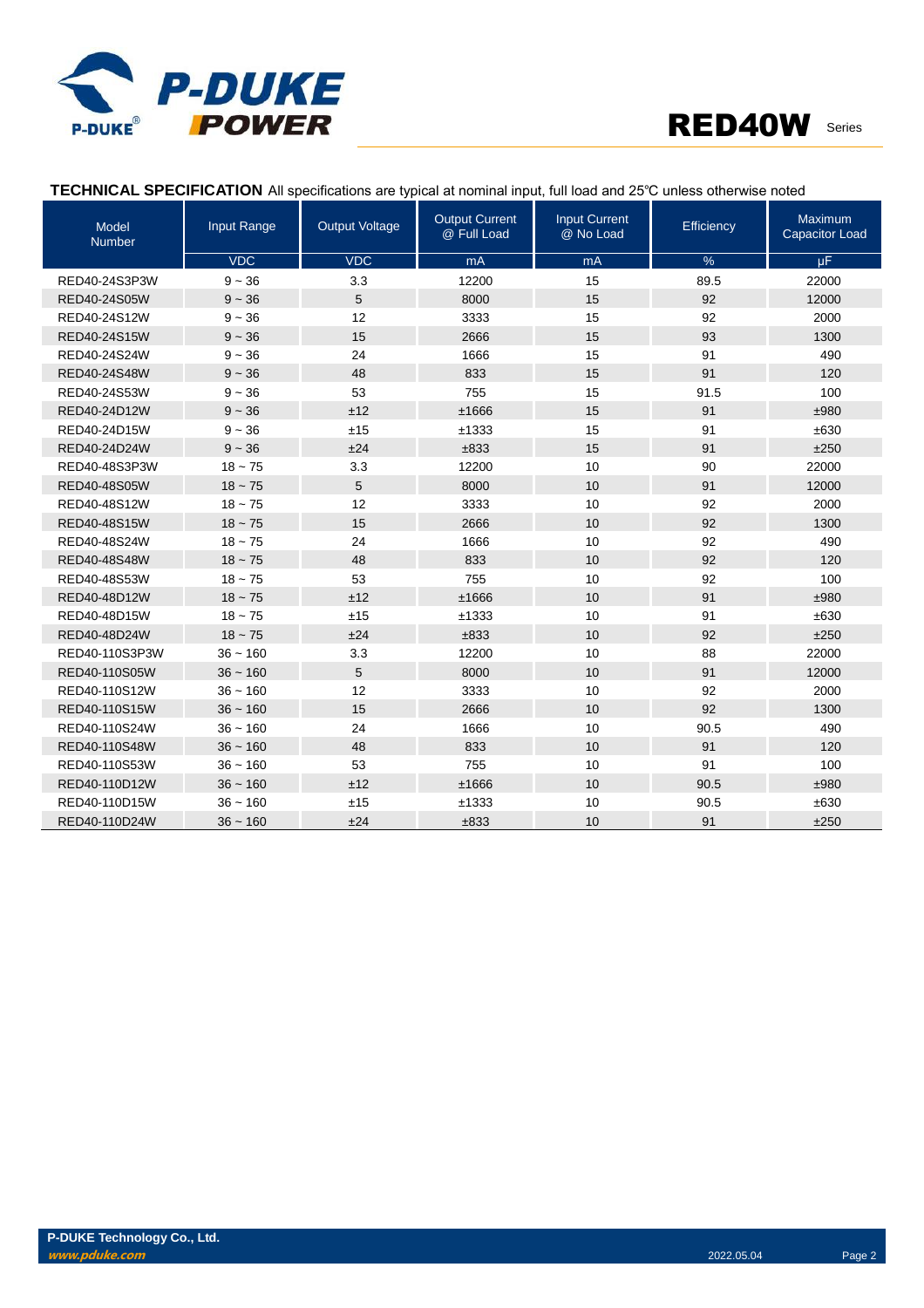

| <b>INPUT SPECIFICATIONS</b>   |                                     |                           |           |                |            |                           |            |
|-------------------------------|-------------------------------------|---------------------------|-----------|----------------|------------|---------------------------|------------|
| <b>Parameter</b>              | <b>Conditions</b>                   | Min.                      | Typ.      | Max.           | Unit       |                           |            |
| Operating input voltage range |                                     | 9                         | 24        | 36             |            |                           |            |
|                               |                                     | 48Vin(nom)                |           | 18             | 48         | 75                        | <b>VDC</b> |
|                               |                                     | 110Vin(nom)               |           | 36             | 110        | 160                       |            |
| Start up voltage              |                                     | 24Vin(nom)                |           |                |            | 9                         |            |
|                               |                                     | 48Vin(nom)                |           |                |            | 18                        | <b>VDC</b> |
|                               |                                     | 110Vin(nom)               |           |                |            | 36                        |            |
| Shutdown voltage              |                                     | 24Vin(nom)                |           | $\overline{7}$ | 8          | 8.8                       |            |
|                               |                                     | 15                        | 16        | 17.5           | <b>VDC</b> |                           |            |
|                               |                                     | 110Vin(nom)               |           | 32             | 34         | 35.8                      |            |
| Start up time                 | Constant resistive load<br>Power up |                           |           |                | 30         | 60                        | ms         |
|                               |                                     | Remote ON/OFF             |           |                |            |                           |            |
| Input surge voltage           | second, max.                        | 24Vin(nom)                |           |                |            | 50                        |            |
|                               |                                     | 48Vin(nom)                |           |                |            | 100                       | <b>VDC</b> |
|                               |                                     | 110Vin(nom)               |           |                |            | 200                       |            |
| Input filter                  |                                     |                           |           |                |            | Pi type                   |            |
| Remote ON/OFF                 | Referred to -Vin pin                | Positive logic            | DC-DC ON  |                |            | Open or $3 \sim 12$ VDC   |            |
|                               |                                     | (Standard)                | DC-DC OFF |                |            | Short or $0 \sim 1.2$ VDC |            |
|                               |                                     | Negative logic            | DC-DC ON  |                |            | Short or $0 \sim 1.2$ VDC |            |
|                               |                                     | (Option)                  | DC-DC OFF |                |            | Open or $3 \sim 12$ VDC   |            |
|                               |                                     | Input current of Ctrl pin |           | $-0.5$         |            | 0.5                       | mA         |
|                               |                                     | Remote off input current  |           |                | 3          |                           | mA         |

| <b>OUTPUT SPECIFICATIONS</b>     |                                    |                |         |      |                                 |               |
|----------------------------------|------------------------------------|----------------|---------|------|---------------------------------|---------------|
| <b>Parameter</b>                 | <b>Conditions</b>                  | Min.           | Typ.    | Max. | Unit                            |               |
| Voltage accuracy                 |                                    |                | $-1.0$  |      | $+1.0$                          | %             |
| Line regulation                  | Low Line to High Line at Full Load |                | $-0.2$  |      | $+0.2$                          | %             |
| Load regulation                  | No Load to Full Load               | Single         | $-0.5$  |      | $+0.5$                          | $\%$          |
|                                  |                                    | Dual           | $-1.0$  |      | $+1.0$                          |               |
| Cross regulation                 | Asymmetrical load 25%/100% FL      | Dual           | $-5.0$  |      | $+5.0$                          | $\frac{0}{0}$ |
| Voltage adjustability            | Single output                      | Other          | $-10$   |      | $+10$                           | %             |
|                                  |                                    | 15Vout, 24Vout | $-10$   |      | $+20$                           |               |
| Ripple and noise                 | Measured by 20MHz bandwidth        | 3.3Vout, 5Vout |         | 75   | 100                             |               |
|                                  | With a 1µF/100V X7R MLCC           | 12Vout, 15Vout |         | 100  | 125                             | mVp-p         |
|                                  |                                    | 24Vout         |         | 150  | 200                             |               |
|                                  |                                    | 48Vout, 53Vout |         | 300  | 350                             |               |
| Temperature coefficient          |                                    |                | $-0.02$ |      | $+0.02$                         | %/°C          |
| Transient response recovery time | 25% load step change               |                |         | 250  |                                 | μs            |
| Over voltage protection          | Zener diode clamp                  | 3.3Vout        |         | 3.9  |                                 |               |
|                                  |                                    | 5Vout          |         | 6.2  |                                 |               |
|                                  |                                    | 12Vout         |         | 15   |                                 |               |
|                                  |                                    | 15Vout         |         | 20   |                                 | <b>VDC</b>    |
|                                  |                                    | 24Vout         |         | 30   |                                 |               |
|                                  |                                    | 48Vout         |         | 60   |                                 |               |
|                                  |                                    | 53Vout         |         | 63   |                                 |               |
| Over load protection             | % of lout rated; Hiccup mode       |                |         | 150  |                                 | $\frac{0}{0}$ |
| Short circuit protection         |                                    |                |         |      | Continuous, automatics recovery |               |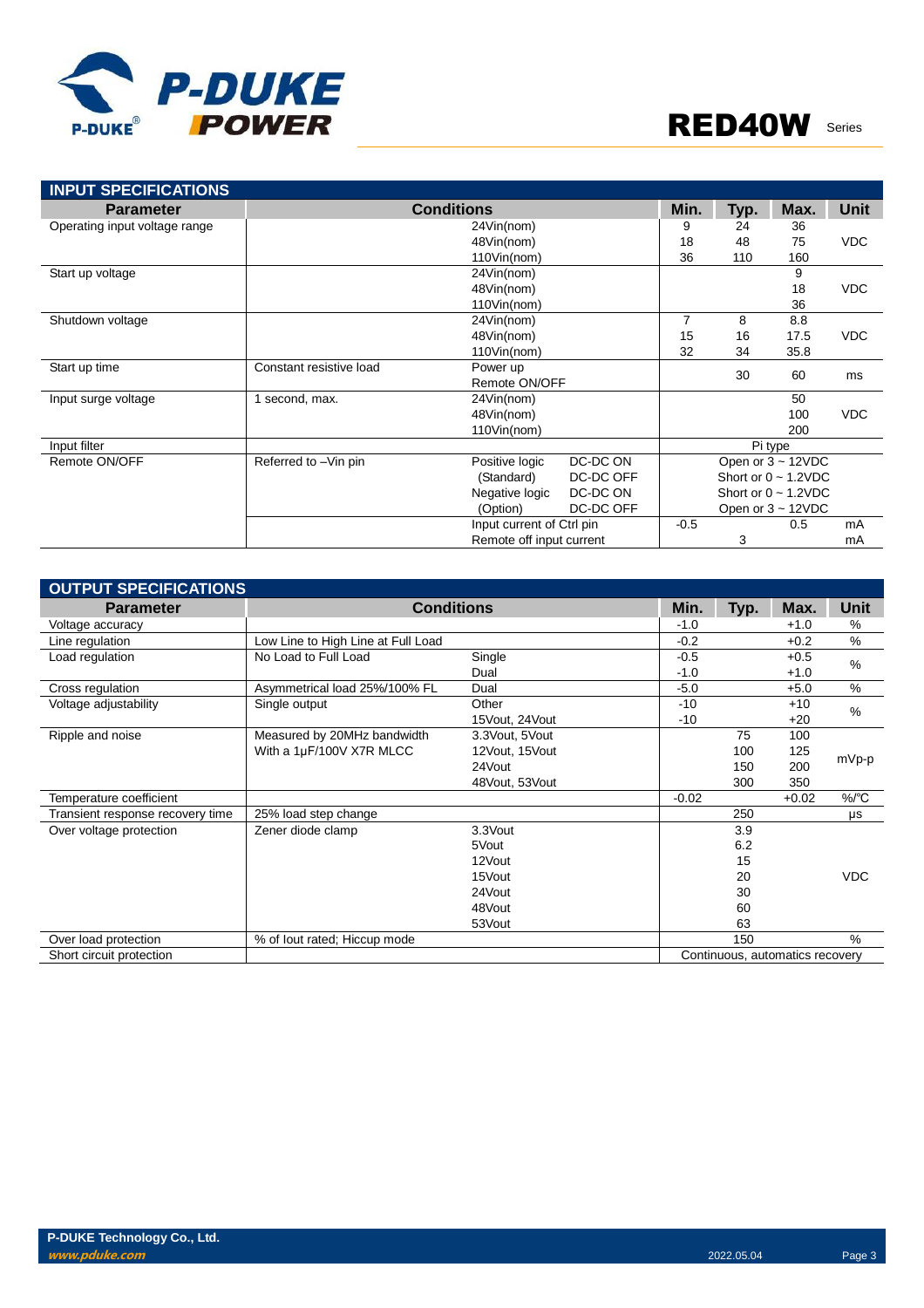

| <b>GENERAL SPECIFICATIONS</b> |                          |                        |      |      |                     |                    |
|-------------------------------|--------------------------|------------------------|------|------|---------------------|--------------------|
| <b>Parameter</b>              |                          | <b>Conditions</b>      | Min. | Typ. | Max.                | <b>Unit</b>        |
| <b>Isolation voltage</b>      | 1 minute                 | Input to Output        | 3000 |      |                     | <b>VDC</b>         |
|                               |                          | Input (Output) to Case | 2250 |      |                     |                    |
| Isolation resistance          | 500VDC                   |                        |      |      |                     | $G\Omega$          |
| Isolation capacitance         |                          |                        |      |      | 1500                | pF                 |
| Switching frequency           |                          |                        | 200  | 250  | 275                 | kHz                |
| Safety approvals              | IEC /UL/ EN62368-1       |                        |      |      | UL:E193009          |                    |
|                               |                          |                        |      |      | CB:UL(Demko)        |                    |
| Standard approvals            | EN50155                  |                        |      |      |                     |                    |
|                               | EN45545-2                |                        |      |      |                     |                    |
| Case material                 |                          |                        |      |      |                     | Copper             |
| Base material                 |                          |                        |      |      |                     | FR4 PCB            |
| Potting material              |                          |                        |      |      | Silicone (UL94 V-0) |                    |
| Weight                        |                          |                        |      |      |                     | 34g (1.2oz)        |
| MTBF                          | MIL-HDBK-217F, Full load |                        |      |      |                     | 1.245 x $10^6$ hrs |

| <b>ENVIRONMENTAL SPECIFICATIONS</b> |                    |                          |                 |      |      |                       |              |
|-------------------------------------|--------------------|--------------------------|-----------------|------|------|-----------------------|--------------|
| <b>Parameter</b>                    |                    | <b>Conditions</b>        |                 | Min. | Typ. | Max.                  | <b>Unit</b>  |
| Operating ambient temperature       |                    | With derating            |                 | -40  |      | $+105$                | °C           |
| Maximum case temperature            |                    |                          |                 |      |      | 105                   | °C           |
| Over temperature protection         |                    |                          |                 |      | 115  |                       | °C           |
| Storage temperature range           |                    |                          |                 | -55  |      | $+125$                | °C           |
| Thermal impedance                   | Natural convection | <b>Without Heat-sink</b> |                 |      | 10.8 |                       |              |
|                                     |                    | With Heat-sink           | HC <sub>1</sub> |      | 9.3  |                       | °C/W         |
|                                     |                    |                          | HC <sub>2</sub> |      | 7.7  |                       |              |
|                                     |                    |                          | $HC3 \cdot HS$  |      | 6.2  |                       |              |
| Thermal shock                       |                    |                          |                 |      |      |                       | MIL-STD-810F |
| Shock                               |                    |                          |                 |      |      | EN61373, MIL-STD-810F |              |
| Vibration                           |                    |                          |                 |      |      | EN61373, MIL-STD-810F |              |
| Relative humidity                   |                    |                          |                 |      |      |                       | 5% to 95% RH |

| <b>EMC SPECIFICATIONS</b> |                                        |                                                                                                                                                                     |                  |
|---------------------------|----------------------------------------|---------------------------------------------------------------------------------------------------------------------------------------------------------------------|------------------|
| <b>Parameter</b>          |                                        | <b>Conditions</b>                                                                                                                                                   | Level            |
| EMI                       | EN55032, EN50121-3-2                   | With external components                                                                                                                                            | Class A, Class B |
| <b>EMS</b>                | EN55024, EN50121-3-2                   |                                                                                                                                                                     |                  |
| <b>ESD</b>                | EN61000-4-2                            | Air $\pm$ 8kV and Contact $\pm$ 6kV                                                                                                                                 | Perf. Criteria A |
| Radiated immunity         | EN61000-4-3                            | 20V/m                                                                                                                                                               | Perf. Criteria A |
| <b>Fast transient</b>     | EN61000-4-4                            | $±$ 2kV                                                                                                                                                             | Perf. Criteria A |
|                           | $RED40-24\square\square\square$        | With 2 pcs of aluminum electrolytic capacitor<br>(Nippon chemi-con KY series, 220µF/100V)<br>and a TVS (SMDJ58A, 58V, 3000Watt peak<br>pulse power) in parallel.    |                  |
|                           | $RED40-48$ $\neg$ $\neg$ $\neg$ $\neg$ | With 2 pcs of aluminum electrolytic capacitor<br>(Nippon chemi-con KY series, 220µF/100V)<br>and a TVS (SMDJ120A, 120V, 3000Watt<br>peak pulse power) in parallel.  |                  |
|                           | RED40-110□□□W                          | With 2 pcs of aluminum electrolytic capacitor<br>(Nippon chemi-con KXJ series, 150µF/200V)<br>and a TVS (SMDJ170A, 170V, 3000Watt<br>peak pulse power) in parallel. |                  |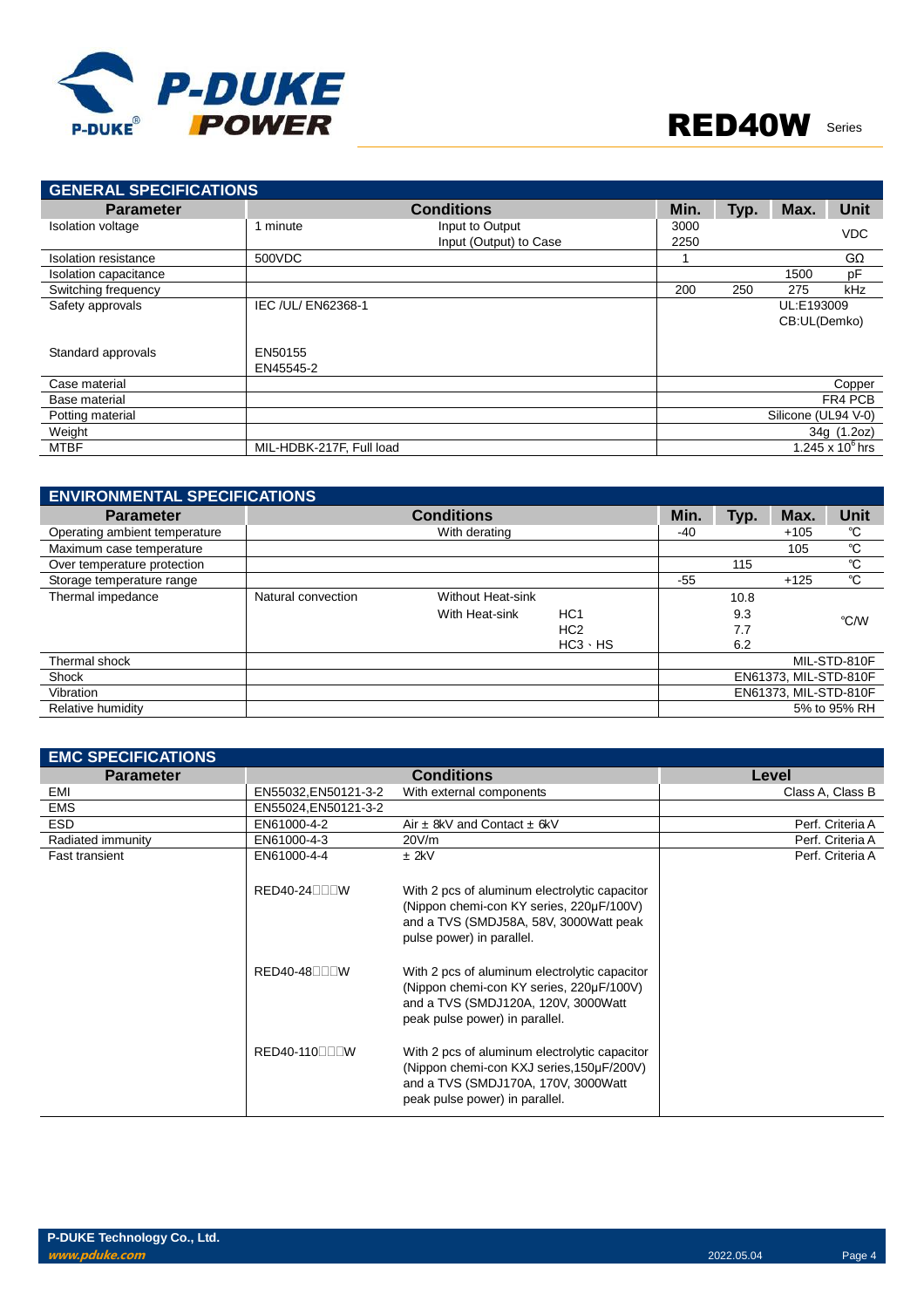



| <b>EMC SPECIFICATIONS(CONTINUED)</b> |                                        |                                                                                                                                                                        |                  |
|--------------------------------------|----------------------------------------|------------------------------------------------------------------------------------------------------------------------------------------------------------------------|------------------|
| <b>Parameter</b>                     |                                        | <b>Conditions</b>                                                                                                                                                      | Level            |
| Surge                                | EN61000-4-5                            | $±$ 2kV                                                                                                                                                                | Perf. Criteria A |
|                                      | $RED40-24$ $\neg$ T $\neg$ W           | With 2 pcs of aluminum electrolytic capacitor<br>(Nippon chemi-con KY series, 220µF/100V)<br>and a TVS (SMDJ58A, 58V, 3000Watt peak<br>pulse power) in parallel.       |                  |
|                                      | $RED40-48$ $\neg$ $\neg$ $\neg$ $\neg$ | With 2 pcs of aluminum electrolytic capacitor<br>(Nippon chemi-con KY series, 220µF/100V)<br>and a TVS (SMDJ120A, 120V, 3000Watt<br>peak pulse power) in parallel.     |                  |
|                                      | RED40-110□□□W                          | With 2 pcs of aluminum electrolytic capacitor<br>(Nippon chemi-con KXJ series, 150µF/200V)<br>and<br>a TVS (SMDJ170A, 170V, 3000Watt peak<br>pulse power) in parallel. |                  |
| Conducted immunity                   | EN61000-4-6                            | 10Vr.m.s                                                                                                                                                               | Perf. Criteria A |
| Power frequency magnetic field       | EN61000-4-8                            | 100A/m continuous; 1000A/m 1 second                                                                                                                                    | Perf. Criteria A |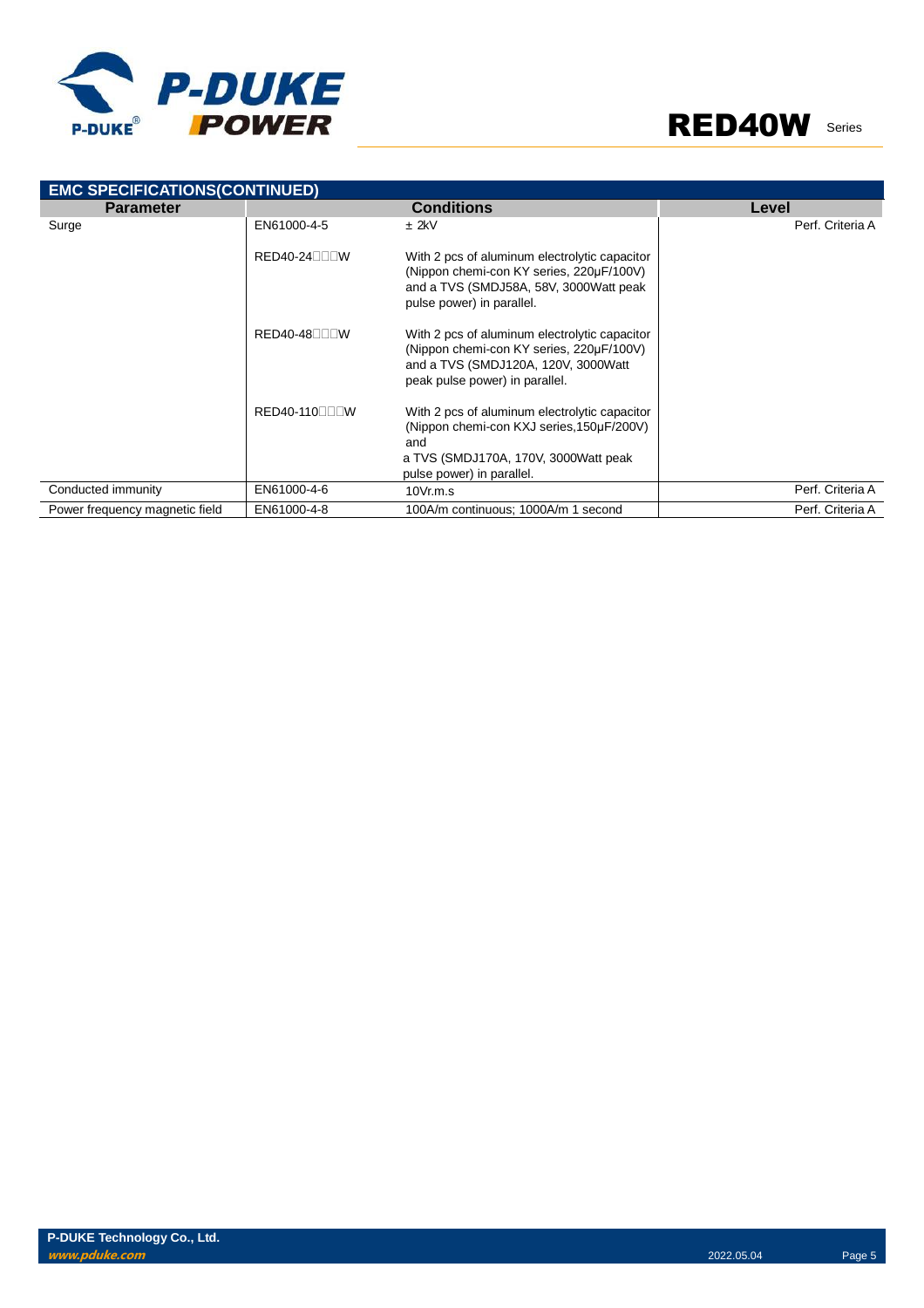

### **CHARACTERISTIC CURVE**







RED40-24S05W Derating Curve RED40-24S05W Efficiency vs. Input Voltage RED40-24S05W Efficiency vs. Output Load



### **FUSE CONSIDERATION**

This power module is not internally fused. An input line fuse must always be used.

This encapsulated power module can be used in a wide variety of applications, ranging from simple stand-alone operation to an integrated part of sophisticated power architecture.

To maximum flexibility, internal fusing is not included; however, to achieve maximum safety and system protection, always use an input line fuse. The input line fuse suggest as below:

| Model           | <b>Fuse Rating</b><br>(A | Fuse Type   |
|-----------------|--------------------------|-------------|
| RED40-24<br>w   |                          | Fast-Acting |
| <b>RED40-48</b> |                          | Slow-Blow   |
| RED40-110<br>w  | 3.15                     | Slow-Blow   |

The table based on the information provided in this data sheet on inrush energy and maximum DC input current at low Vin.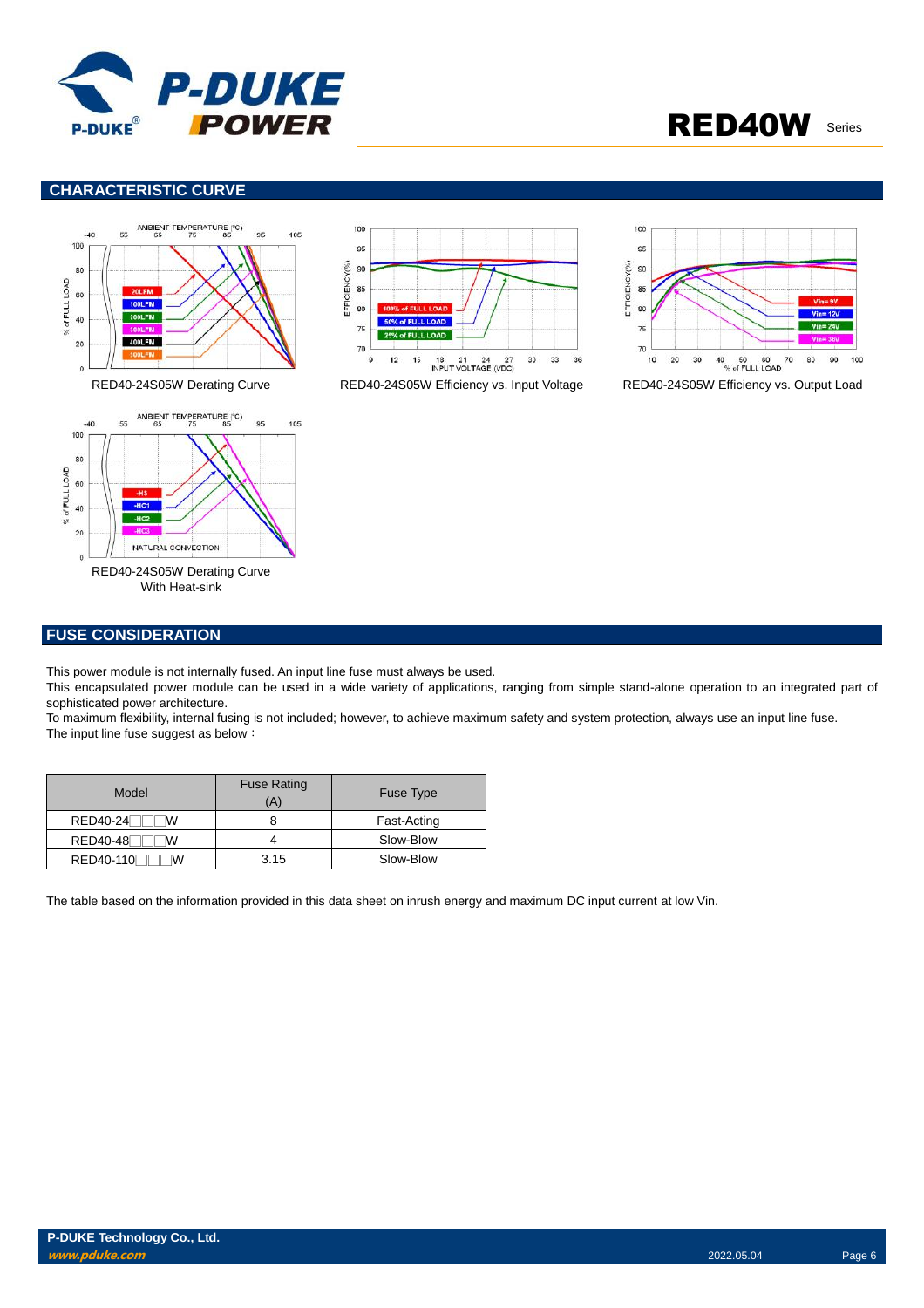

### **MECHANICAL DRAWING**

### **Standard**、**-HC1**、**-HC2**、**-HC3**



#### **PIN CONNECTION**

| PIN | <b>SINGLE</b> | <b>DUAL</b> |
|-----|---------------|-------------|
|     | $+$ Vin       | $+$ Vin     |
| 2   | - Vin         | - Vin       |
| 3   | Ctrl          | Ctrl        |
|     | + Vout        | + Vout      |
| 5   | - Vout        | Com         |
|     | Trim          | - Vout      |

1. All dimensions in inch [mm] Tolerance :x.xx±0.02 [x.x±0.5] x.xxx±0.010 [x.xx±0.25] 2. Pin dimension tolerance ±0.004[0.10]



**BOTTOM VIEW** 

#### **PIN CONNECTION**

| PIN | <b>SINGLE</b> | <b>DUAL</b> |
|-----|---------------|-------------|
|     | $+$ Vin       | $+$ Vin     |
| 2   | - Vin         | - Vin       |
| 3   | Ctrl          | Ctrl        |
|     | + Vout        | + Vout      |
| 5   | - Vout        | Com         |
| 6   | Trim          | - Vout      |
| 7   | Heat-sink     | Heat-sink   |
| ጸ   | Heat-sink     | Heat-sink   |

1. All dimensions in inch [mm]

Tolerance :x.xx±0.02 [x.x±0.5]

x.xxx±0.010 [x.xx±0.25]

2. Pin dimension tolerance ±0.004[0.10]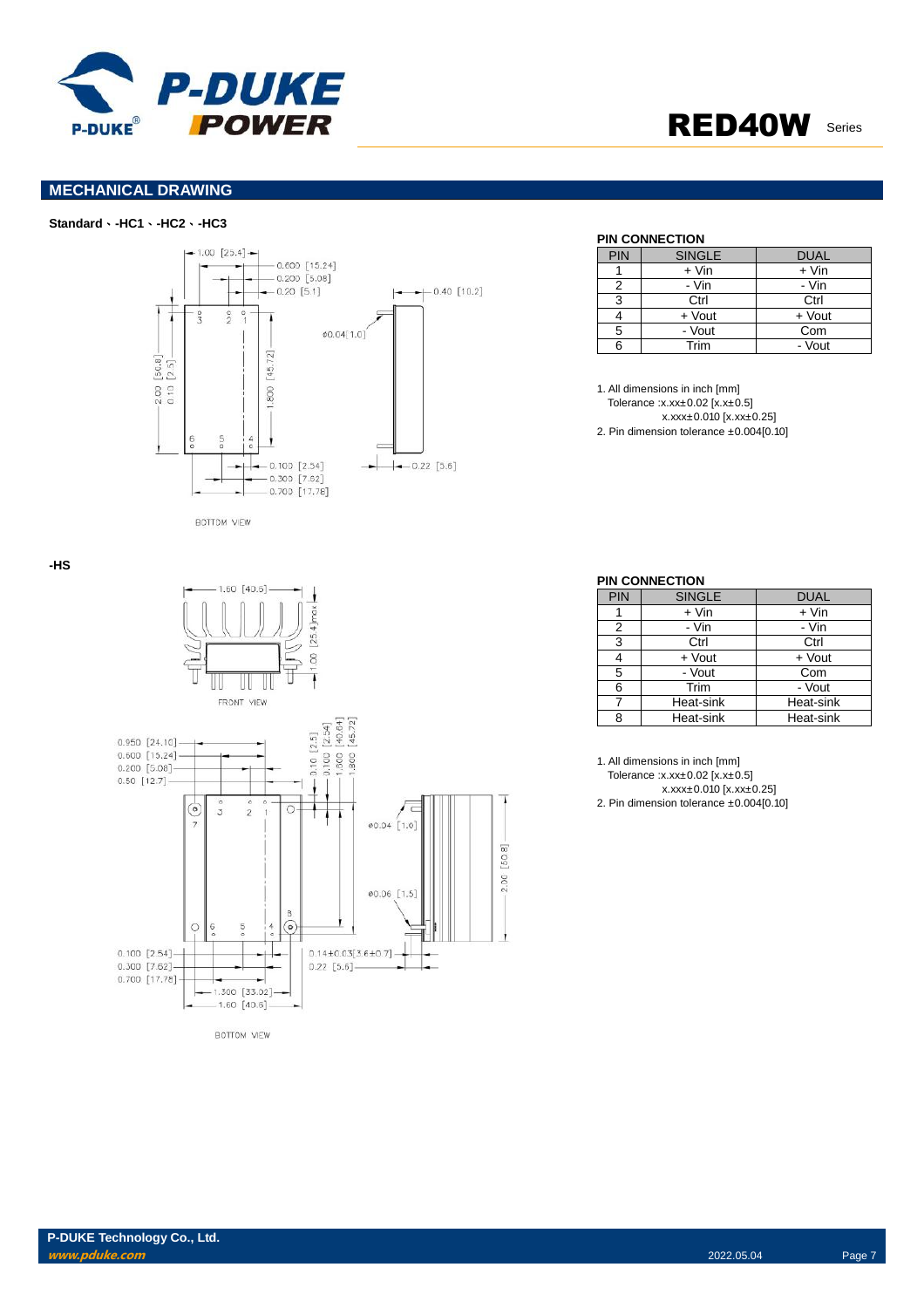

### **RECOMMENDED PAD LAYOUT**



All dimensions in inch[mm] Pad size(lead free recommended) Through hole 1.2.3.4.5.6: Φ0.051[1.30] Top view pad 1.2.3.4.5.6: Φ0.064[1.63] Bottom view pad 1.2.3.4.5.6: Φ0.102[2.60]



All dimensions in inch[mm] Pad size(lead free recommended) Through hole 1.2.3.4.5.6: Φ0.051[1.30] Through hole 7.8: Φ0.071[1.80] Top view pad 1.2.3.4.5.6: Φ0.064[1.63] Top view pad 7.8: Φ0.089[2.25] Bottom view pad 1.2.3.4.5.6: Φ0.102[2.60] Bottom view pad 7.8: Φ0.142[3.60]



All dimensions in inch[mm] Pad size(lead free recommended) Through hole 1.2.3.4.5.6: Φ0.051[1.30] Top view pad 1.2.3.4.5.6: Φ0.064[1.63] Bottom view pad 1.2.3.4.5.6: Φ0.102[2.60]

### **THERMAL CONSIDERATIONS**

The power module operates in a variety of thermal environments.

However, sufficient cooling should be provided to help ensure reliable operation of the unit.

Heat is removed by conduction, convection, and radiation to the surrounding environment.

Proper cooling can be verified by measuring the point as the figure below.

The temperature at this location should not exceed "Maximum case temperature".

When operating, adequate cooling must be provided to maintain the test point temperature at or below "Maximum case temperature". You can limit this temperature to a lower value for extremely high reliability.

■ Thermal test condition with vertical direction by natural convection (20LFM).



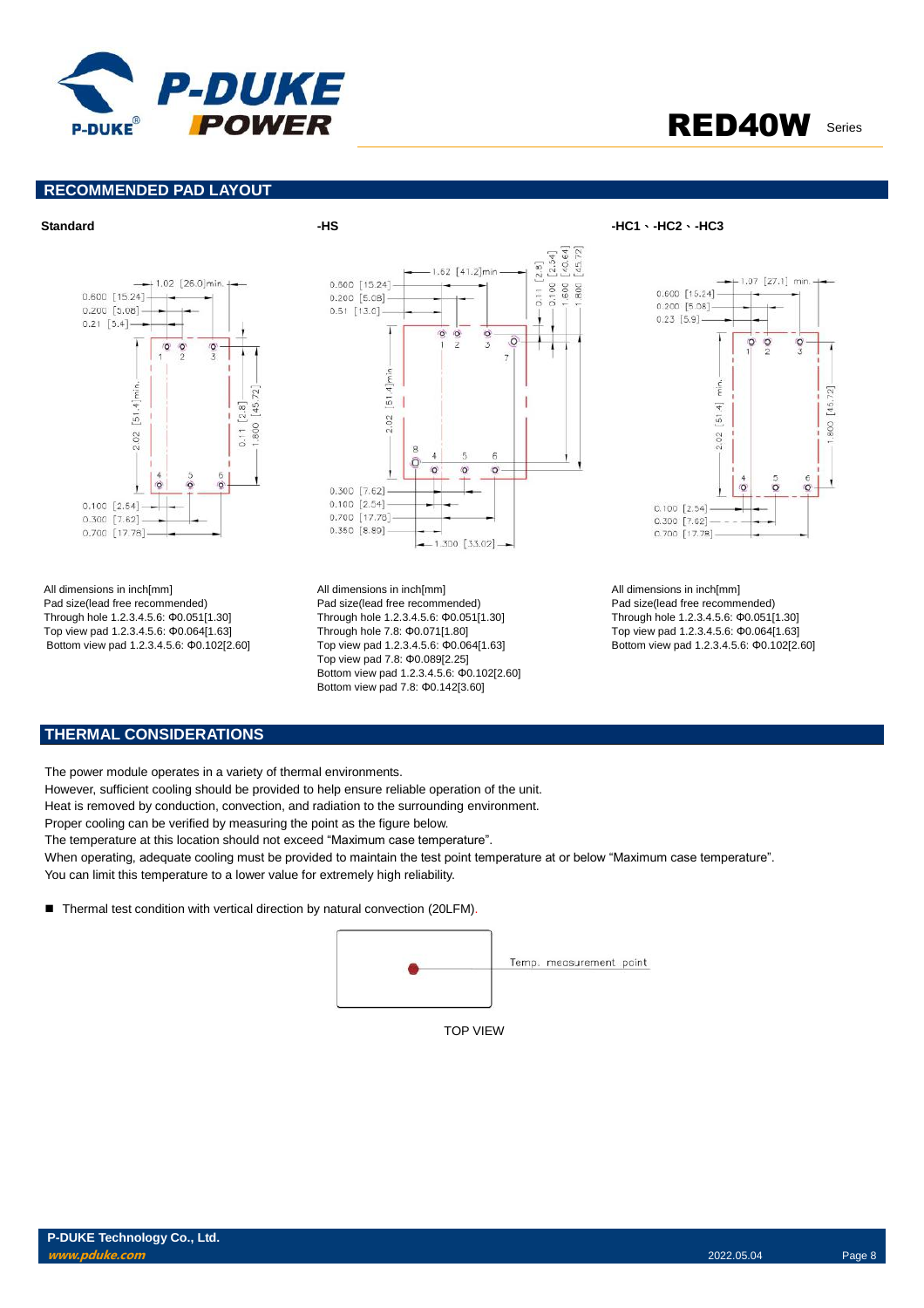

 $-0.75$  [19.0] max.

### **HEAT-SINK TYPE OPTIONS**

## RED40-□□□□□W-**HS** RED40-□□□□□W-**HC1**





SIDE VIEW

л T

SIDE VIEW

-

 $[50.8]$ 

2.00

#### RED40-□□□□□W-**HC2** RED40-□□□□□W-**HC3** 7GA0121P01-F





# $-0.95$  [24.1] max.  $-0.50$  [12.7]





SIDE VIEW

7GA0120P01-F





SIDE VIEW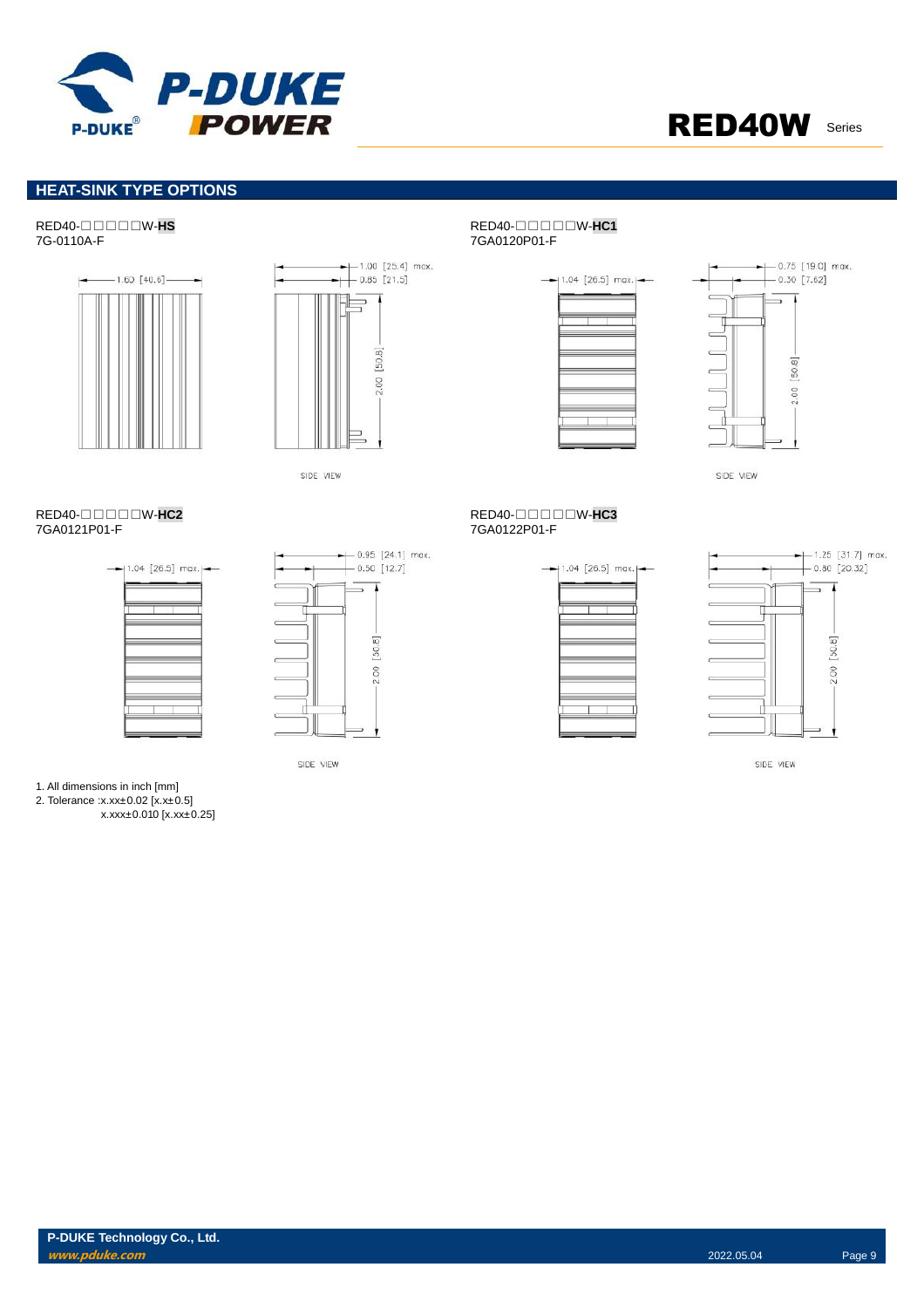



### **OUTPUT VOLTAGE ADJUSTMENT**

It allows the user to increase or decrease the output voltage of the module.

This is accomplished by connecting an external resistor between the Trim pin and either the +Vout or -Vout pins.

With an external resistor between the Trim and -Vout pin, the output voltage increases.

With an external resistor between the Trim and +Vout pin, the output voltage decreases.

The external Trim resistor needs to be at least 1/8W of rated power.

#### **EXTERNAL OUTPUT TRIMMING**

Output can be externally trimmed by using the method shown below.

#### Trim-up



| □□S3P3W               |                    |                 |                |                 |                 |             |             |                |                |                |             |
|-----------------------|--------------------|-----------------|----------------|-----------------|-----------------|-------------|-------------|----------------|----------------|----------------|-------------|
| $\triangle$ V         | (% )               | $\mathbf{1}$    | $\overline{2}$ | 3               | 4               | 5           | 6           | $\overline{7}$ | 8              | 9              | 10          |
| Vout                  | (V)                | 3.333           | 3.366          | 3.399           | 3.432           | 3.465       | 3.498       | 3.531          | 3.564          | 3.597          | 3.630       |
| RU                    | $(k\Omega)$        | 43.179          | 21.758         | 13.410          | 8.966           | 6.206       | 4.325       | 2.961          | 1.927          | 1.115          | 0.462       |
| $\Box$ SO5W           |                    |                 |                |                 |                 |             |             |                |                |                |             |
| $\triangle$ V         | (%)                | $\mathbf{1}$    | $\overline{2}$ | 3               | 4               | 5           | 6           | $\overline{7}$ | 8              | 9              | 10          |
| Vout                  | (V)                | 5.05            | 5.10           | 5.15            | 5.20            | 5.25        | 5.30        | 5.35           | 5.40           | 5.45           | 5.50        |
| RU                    | $(k\Omega)$        | 35.360          | 16.244         | 9.752           | 6.483           | 4.514       | 3.198       | 2.257          | 1.550          | 1.000          | 0.559       |
| □□S12W                |                    |                 |                |                 |                 |             |             |                |                |                |             |
| $\triangle$ V         | (%)                | $\mathbf{1}$    | $\overline{2}$ | 3               | 4               | 5           | 6           | $\overline{7}$ | 8              | 9              | 10          |
| Vout                  | (V)                | 12.12           | 12.24          | 12.36           | 12.48           | 12.60       | 12.72       | 12.84          | 12.96          | 13.08          | 13.20       |
| RU                    | $(k\Omega)$        | 392.864         | 172.175        | 101.446         | 66.591          | 45.837      | 32.068      | 22.264         | 14.929         | 9.234          | 4.685       |
| $\Box$ S15W           |                    |                 |                |                 |                 |             |             |                |                |                |             |
| $\triangle$ V         | (% )               | $\mathbf{1}$    | $\overline{2}$ | 3               | 4               | 5           | 6           | $\overline{7}$ | 8              | 9              | 10          |
| Vout                  | (V)                | 15.15           | 15.30          | 15.45           | 15.60           | 15.75       | 15.90       | 16.05          | 16.20          | 16.35          | 16.50       |
| RU                    | $(k\Omega)$        | 413.163         | 198.115        | 125.754         | 89.445          | 67.618      | 53.050      | 42.636         | 34.820         | 28.739         | 23.872      |
|                       |                    |                 |                |                 |                 |             |             |                |                |                |             |
| $\triangle$ V<br>Vout | (% )               | 11              | 12<br>16.80    | 13              | 14              | 15<br>17.25 | 16<br>17.40 | 17             | 18             | 19             | 20<br>18.00 |
| RU                    | (V)<br>$(k\Omega)$ | 16.65<br>19.888 | 16.568         | 16.95<br>13.759 | 17.10<br>11.350 | 9.262       | 7.434       | 17.55<br>5.822 | 17.70<br>4.389 | 17.85<br>3.106 | 1.951       |
|                       |                    |                 |                |                 |                 |             |             |                |                |                |             |
| $\Box$ S24W           |                    |                 |                |                 |                 |             |             |                |                |                |             |
| $\triangle$ V         | (% )               | $\mathbf{1}$    | $\overline{2}$ | 3               | 4               | 5           | 6           | $\overline{7}$ | 8              | 9              | 10          |
| Vout                  | (V)                | 24.24           | 24.48          | 24.72           | 24.96           | 25.20       | 25.44       | 25.68          | 25.92          | 26.16          | 26.40       |
| RU                    | $(k\Omega)$        | 947.146         | 472.772        | 303.499         | 216.605         | 163.724     | 128.153     | 102.589        | 83.329         | 68.298         | 56.240      |
| $\triangle$ V         | (% )               | 11              | 12             | 13              | 14              | 15          | 16          | 17             | 18             | 19             | 20          |
| Vout                  | (V)                | 26.64           | 26.88          | 27.12           | 27.36           | 27.60       | 27.84       | 28.08          | 28.32          | 28.56          | 28.80       |
| RU                    | $(k\Omega)$        | 46.353          | 38.099         | 31.104          | 25.101          | 19.892      | 15.330      | 11.302         | 7.718          | 4.509          | 1.619       |
| □□S48W                |                    |                 |                |                 |                 |             |             |                |                |                |             |
| $\triangle$ V         | (%)                | $\mathbf{1}$    | $\overline{2}$ | 3               | 4               | 5           | 6           | $\overline{7}$ | 8              | 9              | 10          |
| Vout                  | (V)                | 48.48           | 48.96          | 49.44           | 49.92           | 50.40       | 50.88       | 51.36          | 51.84          | 52.32          | 52.80       |
| RU                    | $(k\Omega)$        | 531.639         | 226.403        | 131.987         | 86.042          | 58.867      | 40.910      | 28.162         | 18.642         | 11.263         | 5.376       |
| □□S53W                |                    |                 |                |                 |                 |             |             |                |                |                |             |
| $\triangle$ V         | (%)                | $\mathbf{1}$    | $\overline{2}$ | 3               | 4               | 5           | 6           | $\overline{7}$ | 8              | 9              | 10          |
| Vout                  | (V)                | 53.53           | 54.06          | 54.59           | 55.12           | 55.65       | 56.18       | 56.71          | 57.24          | 57.77          | 58.30       |
| RU                    | $(k\Omega)$        | 626.943         | 246.365        | 140.489         | 90.768          | 61.891      | 43.022      | 29.726         | 19.853         | 12.231         | 6.169       |